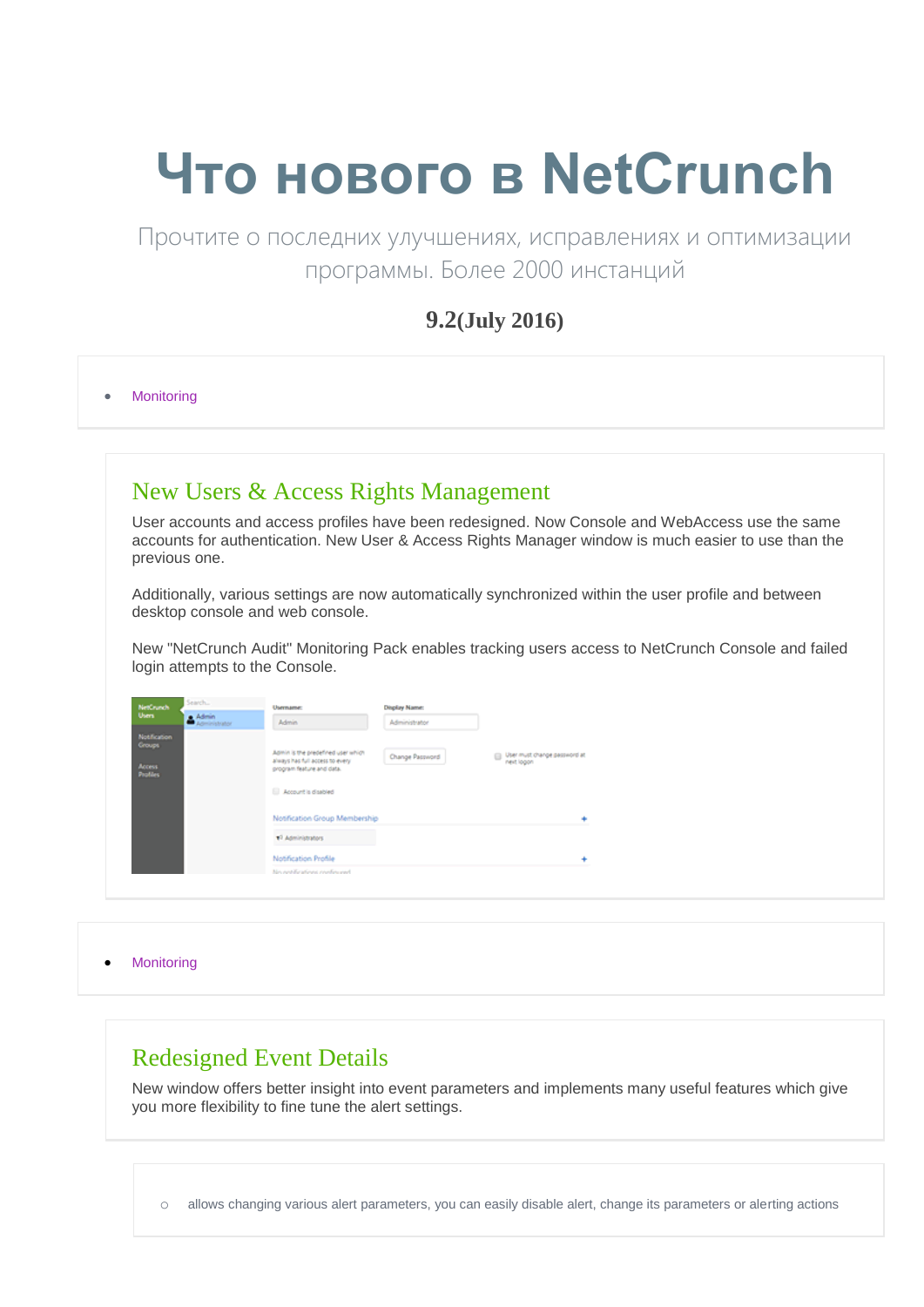- o shows the Monitoring Packs where the event is defined and allows to adjust it if necessary
- o allows analyzing alert frequency
- o comments can be added to alerts and the last comment will be visible in the event log
- o display performance chart calculated in the same way as the threshold is monitored

| Critical                  |              | Non operational - Node State Event                |                                | New -                         | <b>ALERT</b>                            |  |
|---------------------------|--------------|---------------------------------------------------|--------------------------------|-------------------------------|-----------------------------------------|--|
| ο                         | Node Down    |                                                   |                                | Wode Status                   | Edit Node Alerting<br>Rule <sup>1</sup> |  |
|                           | Node is DOWN |                                                   |                                |                               | Edit Alerting Script                    |  |
| 3:00:47pm                 | XX 2<br>From |                                                   |                                |                               | Disable Alert on<br>this Node<br>-----  |  |
| July 1, 2016<br>1 day ago | रा ।         | labesxi62.lab.ad.adrem<br>192.166.2.62            |                                | Wilware ESX<br><b>ESX 5.X</b> | NODE <sup>1</sup><br>Node Settings      |  |
| Pending                   |              |                                                   |                                |                               | Node Status                             |  |
|                           | Action Log   |                                                   |                                |                               | OPTIONS.                                |  |
|                           | $\vee$ or    | Display Desktop Notification Window               | $(2.641)$ – $100\mu\mathrm{s}$ |                               | Analyze Alert<br>Frequency              |  |
|                           | After 5 min. | Notification received by Administrator (Teanick2) | aptos.                         |                               | Show Parameters                         |  |
|                           | Chryslery    | Notify user or group                              |                                | 10lpm                         |                                         |  |

### Updated Trend Viewer

NetCrunch trend viewer has been improved in order to better present various metrics collected by the program.

New features:

- o More chart display types (trend, trend + range, stacked, area) range charts automatically display min, max and average data.
- o Custom series scaling and adjustable units
- o Ability to compare counters across multiple nodes by choosing counter first, then selecting nodes for which it's been collected
- o Various performance improvements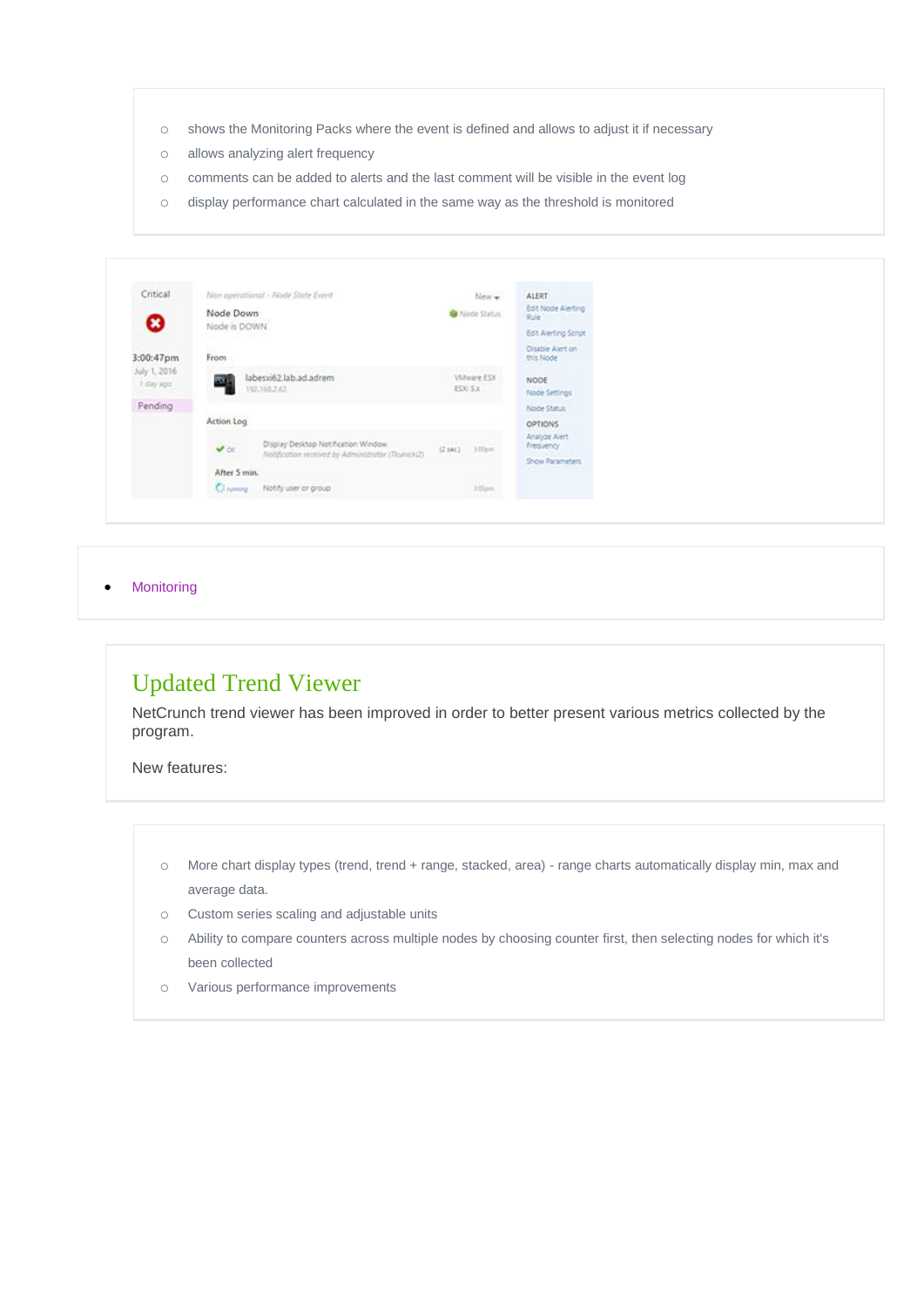

# Monitoring Solaris Systems

Program includes new SSH remote monitoring engine and Monitoring Pack for Solaris system, including monitoring over 30 disk related metrics.

| <b>Network Traffic (Solaris)</b><br>$1$ (auto) | $A0$ $01$ | <b>Processes (Solaris)</b><br>$0$ (manual) | $A0$ $D1$ | Solaris<br>$1$ (outo) | <b>A4 D1</b> |
|------------------------------------------------|-----------|--------------------------------------------|-----------|-----------------------|--------------|
| Solaris (SNMP)<br>$0$ (manual)                 | A4 Do     |                                            |           |                       |              |

### • Monitoring

# New Node Notes

New window delivers better note management. Each note can be easily commented by NetCrunch users and can have labels and due date. Notes can't be deleted but you can archive them with single click.

| Monitoring        | Q Search                                                                         | Future Archived<br>Latest | $+$ Add                       |
|-------------------|----------------------------------------------------------------------------------|---------------------------|-------------------------------|
| <b>Properties</b> | Administrator                                                                    | Hardware Maintanance      | Aily 11, 2016<br>1 second ago |
| <b>Notes</b>      | Scheduled disk replacement<br>We need to shutdown this computer and replace disk |                           |                               |

• Monitoring

# Improved Performance Views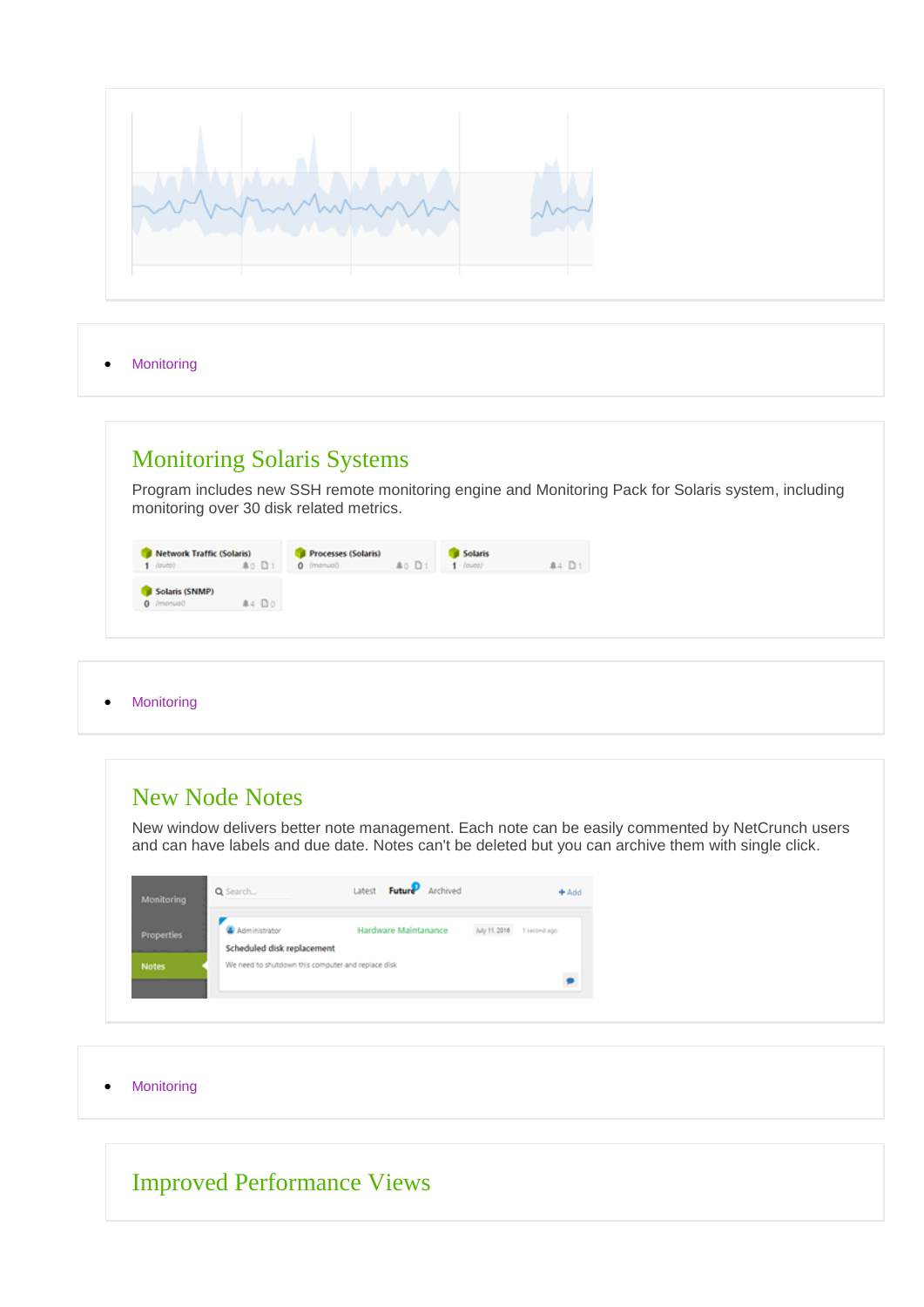Bar chart has been improved and uses the same color schemes like other chart types. Additionally, small triangle next to the value shows the latest change direction. Charts support SNMP tick unit conversion to standard time units (seconds, milliseconds). All charts perform animations for better change indication.



**•** Monitoring

# Redesigned Monitoring Issue Window

New window allows easier reviewing and fixing all issue categories. You can select all nodes affected by the issue and fix it with one click.

| 14 Monitoring Error                                                                                                              | <b>Authentication Error</b>                                                                                                          |                                                                                          |                      |
|----------------------------------------------------------------------------------------------------------------------------------|--------------------------------------------------------------------------------------------------------------------------------------|------------------------------------------------------------------------------------------|----------------------|
| 10 Authentication Error<br>1 Alert Action Error<br>1 Monitoring Warning<br>1 Alert<br>1 This is problem<br>1 Configuration Error | <b>Windows Performance Monitor</b><br>1 Invalid password<br>Linux Performance Monitor<br>5 Missing username, password or private key | 4 Access to Windows share (ADMIN\$) is denied. Insufficient rights or invalid user name. |                      |
|                                                                                                                                  | 4 Nodes                                                                                                                              |                                                                                          |                      |
|                                                                                                                                  | labdc.lab.ad.adrem<br>192.168.3.250                                                                                                  | labsgisrv.lab.ad.adrem<br>192.168.2.42                                                   | e<br>Status.         |
|                                                                                                                                  | labycentersrv.lab.ad.adrem<br>192.168.2.41                                                                                           | vpnsrv.ad.adrem<br>172.16.16.2                                                           | <b>Node Settings</b> |
|                                                                                                                                  |                                                                                                                                      |                                                                                          | Tools.<br>٠          |

• Monitoring

### New GrafCrunch version

New GrafCrunch version is based on stable version of Grafana 2.6. The most important feature for NetCrunch users is that you can now connect to multiple NetCrunch servers and create summary dashboards on a single screen.

New features

o **Ability to connect to multiple NetCrunch Servers**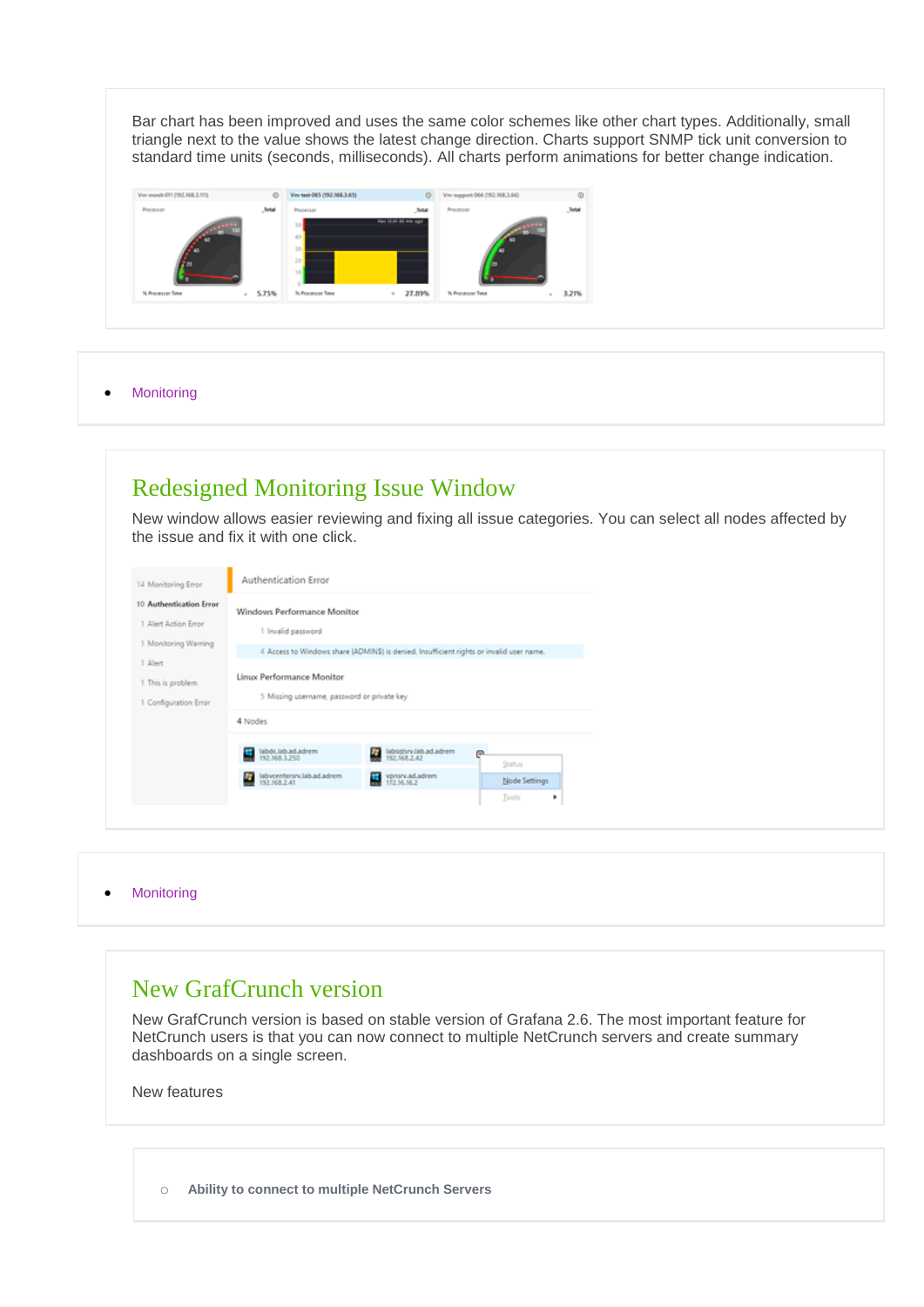- o Putting series from multiple datasources into a single chart
- o New and much improved time picker
- o New powerful and flexible table panel
- o More axis units for graph (Length, Volume, Temperature, Pressure, etc)
- o Graph option to hide series with all zeroes from legend and tooltip
- o Resize the panel by dragging the lower right corner

### New Credential Manager

Managing monitoring credentials has been moved to separate window and is much easier now.

| <b>D</b> BSD   |                         | Linux                                                                             |
|----------------|-------------------------|-----------------------------------------------------------------------------------|
| <b>ESX6</b>    | <b>Profile Name</b>     |                                                                                   |
| A. Linux       | <default></default>     |                                                                                   |
| Mac OS X       | <b>Username</b>         | Use private key authentication                                                    |
| <b>Solaris</b> | Password                | The usemame and password will be<br>used for monitoring and to execute            |
| <b>Windows</b> | <b><i>BERRIEREE</i></b> | actions on the machine.                                                           |
|                | <b>Root Password</b>    | Root password is only used for actions<br>configured to use super user privileges |
|                |                         |                                                                                   |

• Monitoring

### Integration Module

NetCrunch offers integration for several external service desk and messaging services. It means that when NetCrunch opens an external ticket, it can also automatically close this ticket when the alert is closed. Two way integration also allows for alert to be automatically closed in NetCrunch after the ticket had been closed in the external system. Current version supports the most popular services, but more integration will be added in the future versions.

Integration Module includes two parts:

*Integration Profiles*

Allow to set communication channel with external services

### *Integration Actions*

used to trigger messages and ticketing actions. Available integration for: freshdesk, HipChat, IFTTT, pagerduty, slack, trello, twitter and zendesk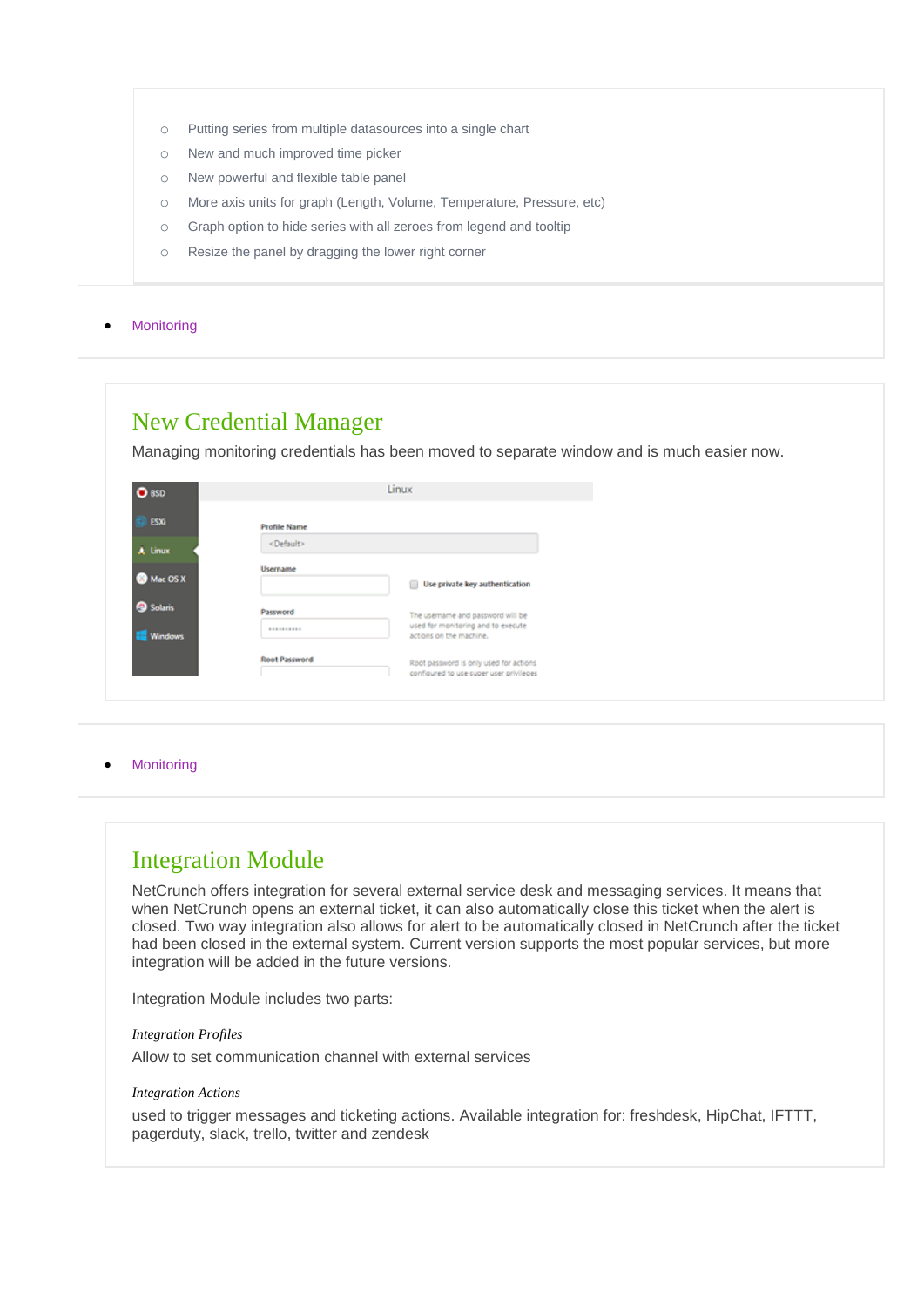| ofreshdesk |         | $Q$ HipChat      | IFTTT.        |
|------------|---------|------------------|---------------|
| pagerduty  |         | <b>歩 slack</b>   | $\Box$ Trello |
|            | Twitter | <b>W</b> zendesk |               |

# Monitoring Improvements

#### *SNMPv3 improvements*

NetCrunch supports using additional field (context) for SNMPv3 monitoring. It allows monitoring layer 2 segments on Cisco switches using SNMPv3.

### *SNMP String Value Monitoring*

NetCrunch supports alerts based on string SNMP value conditions: equals to,not equals to,contains, not contains,matches regular expression, change (any to any)

### *Better disk space monitoring on all Unix family systems*

New versions extends disk monitoring capabilities for each Unix family system. This is based on *iostats* tool features available on particular system.

- o 14 new disk metrics for BSD system
- o 4 new disk metrics for Mac OS X
- o 28 new disk metrics for Linux
- o 32 disk metrics available for Solaris

### *Interactive Sensor Testing*

After configuring sensor you can test its configuration by using new **Test** button. Here is an example test of HTTP request sensor.

*New Monitoring Packs*

- o HP ProCurve Switch
- o Sophos Antivirus Server
- o vCenter Server 6.0
- o Cisco ASA VPN Tunnels Statistics
- o Cisco Unified Communications Manager